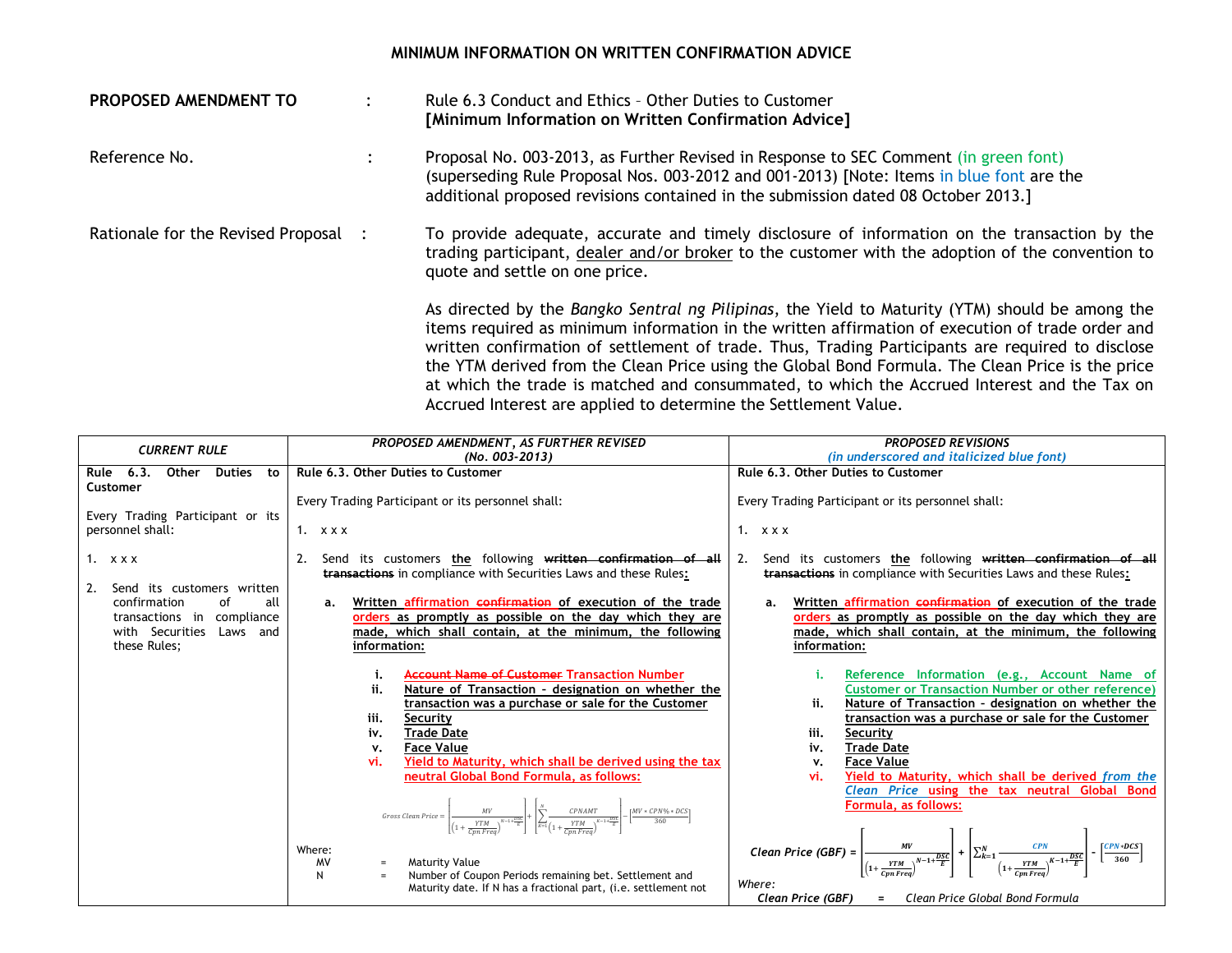| on a coupon date) it is rounded to next higher whole number<br><b>CPN AMT</b><br>Coupon Amount<br>$=$                                                                                              | <b>Maturity Value</b><br>MV<br>$\equiv$<br>N<br>Number of Coupon Periods remaining bet.                                                                                                                               |
|----------------------------------------------------------------------------------------------------------------------------------------------------------------------------------------------------|-----------------------------------------------------------------------------------------------------------------------------------------------------------------------------------------------------------------------|
| CPN%<br>Coupon Rate<br>$\equiv$<br>Coupon Frequency<br>Cpn Freq.<br>$\equiv$<br><b>YTM</b><br>Yield to Maturity<br>$\equiv$<br><b>DCS</b><br>Days from previous Coupon Date to Settlement Date (or | Settlement and Maturity date. If N has a<br>fractional part, (i.e. settlement not on a<br>coupon date) it is rounded to next higher<br>whole number                                                                   |
| Accrued no. of Days)<br><b>DSC</b><br>No. of Days from Settlement Date to next Coupon Date<br>E.<br>No. of Days in Coupon Period (also $E = DCS + DSC$ )                                           | Coupon Rate-amount received per coupon<br>CPN%<br>$\equiv$<br>period <sup>1</sup>                                                                                                                                     |
| In Phil. 30/360 convention, E is 360 for annual coupon, 180 for<br>semi-annual coupon, and 90 for quarterly coupon bonds<br>Κ<br>Coupon Period<br>$=$                                              | Cpn Freq.<br>Coupon Frequency<br>$\equiv$<br>YTM<br>Yield to Maturity<br>$\equiv$<br><b>DCS</b><br>Days from previous Coupon Date to Settlement<br>$\equiv$                                                           |
| <b>Principal/Price Clean Price</b><br>vii.<br>viii.<br><b>Accrued Interest</b>                                                                                                                     | Date (or Accrued no. of Days)<br>DSC<br>No. of Days from Settlement Date to next<br>$\equiv$<br>Coupon Date                                                                                                           |
| Final withholding tax on accrued interest<br>ix.<br>Unbundled transaction fees (broker's<br>×.                                                                                                     | Е<br>No. of Days in Coupon Period (also $E = DCS +$<br>$\equiv$<br>DSC)                                                                                                                                               |
| charges)<br><b>Other relevant fees and charges</b><br>хi.                                                                                                                                          | In Phil. 30/360 convention, E is 360 for annual<br>coupon, 180 for semi-annual coupon, and 90<br>for quarterly coupon bonds                                                                                           |
| Settlement amount<br>x.<br>Information on Yield to Maturity may be added to the written                                                                                                            | Κ<br>Coupon Period<br>$\equiv$                                                                                                                                                                                        |
| confirmation.                                                                                                                                                                                      | Principal/Price Clean Price, which is the price at<br>vii.<br>which the trade is matched and consummated, to<br>which the Accrued Interest and the Tax on Accrued<br>Interest are applied to determine the Settlement |
|                                                                                                                                                                                                    | Value of the transaction.<br><b>Accrued Interest</b><br>viii.                                                                                                                                                         |
|                                                                                                                                                                                                    | Final withholding tax on accrued interest<br>ix.<br>Unbundled transaction fees (broker's fee<br>ather<br>$x -$                                                                                                        |
|                                                                                                                                                                                                    | charges)<br>Other relevant fees and charges<br>хi.<br>Settlement amount<br>x.                                                                                                                                         |
|                                                                                                                                                                                                    | Information on Yield to Maturity may be added to the written<br>confirmation.                                                                                                                                         |
| Written confirmation of settlement of the trade, which shall<br>b.<br>contain, at the minimum, the following information:                                                                          | Written confirmation of settlement of the trade, which shall<br>$\mathsf{c}$ .<br>contain, at the minimum, the following information:                                                                                 |
| i.<br>Parties<br>contact information of Trading<br>Name &                                                                                                                                          | i.<br>Reference Information (e.g., Account Name of<br>or Transaction Number or<br><b>Customer</b><br>other                                                                                                            |
| Participant<br>• Account Name of Customer<br>Nature of Transaction - designation of whether the<br>ii.<br>transaction was a purchase or sale for the Customer                                      | reference)<br>ii.<br><b>Parties</b><br>Name & contact information of Trading<br>i.<br>Participant                                                                                                                     |
| iii.<br>Dates<br>• Trade Date                                                                                                                                                                      | ii. Account Name of Customer<br>Nature of Transaction - designation of whether the<br>iii.                                                                                                                            |
| • Settlement Date<br>Description of the Security<br>iv.<br>• Type of Security or Issuer or ISIN                                                                                                    | transaction was a purchase or sale for the Customer<br>iv.<br>Dates<br>Trade Date<br>i.                                                                                                                               |
| <b>Issue Date</b><br><b>Maturity Date</b><br>• Coupon Rate                                                                                                                                         | ii. Settlement Date<br>Description of the Security<br>٧.<br><b>Type of Security or Issuer or ISIN</b><br>i.                                                                                                           |
| <b>Breakdown of Amounts</b><br>٧.<br>• Face value<br>" Yield to Maturity, which shall be derived using the                                                                                         | ii.<br><b>Issue Date</b><br>iii. Maturity Date<br>iv. Coupon Rate                                                                                                                                                     |
| tax neutral Global Bond Formula, as follows:                                                                                                                                                       | <b>Breakdown of Amounts</b><br>vi.<br>i. Face value                                                                                                                                                                   |

 $1$  The term "CPN" is used in the formula rather than "CPN%".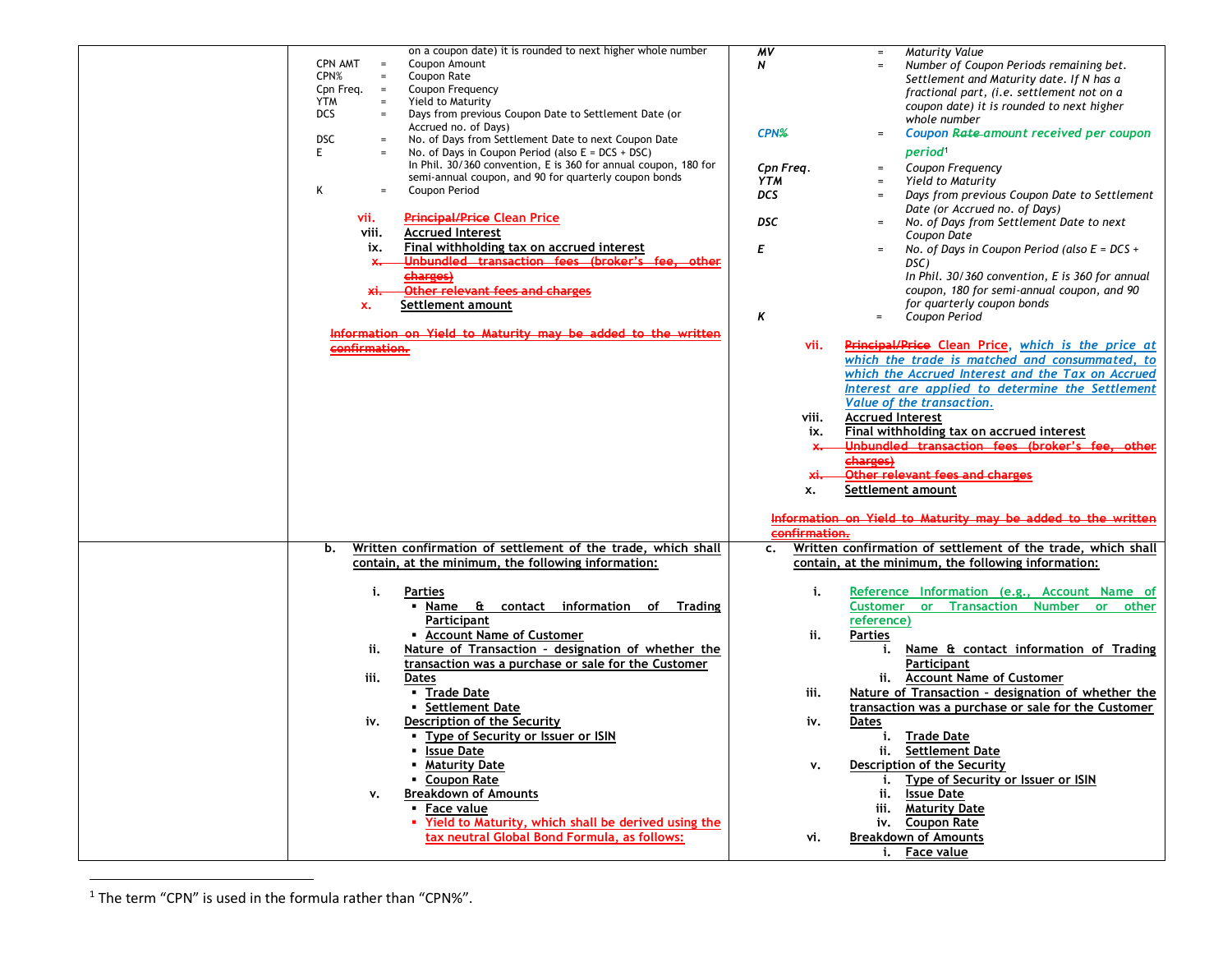|          | $\mathcal{CP}NAMT$<br>$MV * CPN\% * DCS$                                                | Yield to Maturity, which shall be derived<br>ii.                                                                                                                                                                                   |
|----------|-----------------------------------------------------------------------------------------|------------------------------------------------------------------------------------------------------------------------------------------------------------------------------------------------------------------------------------|
|          | Gross Clean Price =<br>360<br>YTM<br>YTM                                                | from the Clean Price using the tax neutral                                                                                                                                                                                         |
|          | Cpn Freq                                                                                | <b>Global Bond Formula, as follows:</b>                                                                                                                                                                                            |
|          |                                                                                         |                                                                                                                                                                                                                                    |
|          | Where:                                                                                  |                                                                                                                                                                                                                                    |
|          | MV<br><b>Maturity Value</b><br>$\qquad \qquad =$                                        | Clean Price (GBF) = $\frac{MV}{\left(1+\frac{YTM}{\sqrt{N-1}}\right)^{N-1+\frac{DSC}{E}}}\left +\left \sum_{k=1}^{N}\frac{CPN}{\left(1+\frac{YTM}{\sqrt{N-1}}\right)^{K-1+\frac{DSC}{E}}}\right -\left[\frac{CPN*DCS}{360}\right]$ |
|          | Number of Coupon Periods remaining bet. Settlement and<br>N<br>$\qquad \qquad =$        |                                                                                                                                                                                                                                    |
|          | Maturity date. If N has a fractional part, (i.e. settlement not                         |                                                                                                                                                                                                                                    |
|          | on a coupon date) it is rounded to next higher whole number                             |                                                                                                                                                                                                                                    |
|          | <b>CPN AMT</b><br>Coupon Amount<br>$\hspace{0.1cm} = \hspace{0.1cm}$                    |                                                                                                                                                                                                                                    |
|          | CPN%<br>Coupon Rate<br>$=$                                                              |                                                                                                                                                                                                                                    |
|          | Cpn Freq. $=$<br>Coupon Frequency                                                       | Where:                                                                                                                                                                                                                             |
|          | Yield to Maturity<br><b>YTM</b><br>$=$                                                  | Clean Price Global Bond Formula<br>Clean Price (GBF)<br>$=$                                                                                                                                                                        |
|          | <b>DCS</b><br>Days from previous Coupon Date to Settlement Date (or<br>$\equiv$         | ΜV<br><b>Maturity Value</b><br>$\equiv$                                                                                                                                                                                            |
|          | Accrued no. of Days)                                                                    | N<br>Number of Coupon Periods remaining bet.<br>$\equiv$                                                                                                                                                                           |
|          | <b>DSC</b><br>No. of Days from Settlement Date to next Coupon Date<br>$\qquad \qquad =$ | Settlement and Maturity date. If N has a                                                                                                                                                                                           |
|          | No. of Days in Coupon Period (also $E = DCS + DSC$ )<br>E.<br>$\qquad \qquad =$         |                                                                                                                                                                                                                                    |
|          | In Phil. 30/360 convention, E is 360 for annual coupon, 180 for                         | fractional part, (i.e. settlement not on a                                                                                                                                                                                         |
|          | semi-annual coupon, and 90 for quarterly coupon bonds                                   | coupon date) it is rounded to next higher                                                                                                                                                                                          |
|          | Κ<br>Coupon Period<br>$=$                                                               | whole number                                                                                                                                                                                                                       |
|          |                                                                                         | CPN%<br>Coupon Rate-amount received per coupon<br>$=$                                                                                                                                                                              |
|          | <b>- Principal/Price Clean Price</b>                                                    | period <sup>2</sup>                                                                                                                                                                                                                |
|          | <b>Accrued Interest</b>                                                                 | Coupon Frequency<br>Cpn Freq.<br>$=$ $\,$                                                                                                                                                                                          |
|          | Final withholding tax on accrued interest                                               | Yield to Maturity<br><b>YTM</b><br>$=$                                                                                                                                                                                             |
|          | Unbundled transaction fees (broker's fees, other                                        | Days from previous Coupon Date to Settlement<br>DCS.<br>$\equiv$                                                                                                                                                                   |
|          | charges to be paid or reimbursed to the broker)<br>-Other relevant fees and charges     | Date (or Accrued no. of Days)<br>DSC<br>No. of Days from Settlement Date to next<br>$\equiv$                                                                                                                                       |
|          | • Settlement amount                                                                     | Coupon Date                                                                                                                                                                                                                        |
|          | <b>Cash or Securities Disposition</b>                                                   | Ε<br>No. of Days in Coupon Period (also $E = DCS +$<br>$=$                                                                                                                                                                         |
|          | vi.                                                                                     | DSC)                                                                                                                                                                                                                               |
|          | Such other information as may be required by the<br>vii.                                | In Phil. 30/360 convention, E is 360 for annual                                                                                                                                                                                    |
|          | SEC or PDEx from time to time.                                                          | coupon, 180 for semi-annual coupon, and 90                                                                                                                                                                                         |
|          |                                                                                         | for quarterly coupon bonds                                                                                                                                                                                                         |
|          | The affirmation confirmation of execution issued by the Trading                         | Κ<br>Coupon Period<br>$\equiv$                                                                                                                                                                                                     |
|          | Participant to its Customer shall contain the same information as                       |                                                                                                                                                                                                                                    |
|          | that in the confirmation of settlement.                                                 | Principal/Price Clean Price, which is the<br>iii.                                                                                                                                                                                  |
|          |                                                                                         | price at which the trade is matched an                                                                                                                                                                                             |
|          | Information on Yield to Maturity may be added to the written                            | consummated, to which the Accrued                                                                                                                                                                                                  |
|          | confirmation.                                                                           | Interest and the Tax on Accrued Interest                                                                                                                                                                                           |
|          |                                                                                         |                                                                                                                                                                                                                                    |
|          |                                                                                         | are applied to determine the Settlement                                                                                                                                                                                            |
|          |                                                                                         | Value of the transaction.                                                                                                                                                                                                          |
|          |                                                                                         | iv. Accrued Interest                                                                                                                                                                                                               |
|          |                                                                                         | Final withholding tax on accrued interest<br>v.                                                                                                                                                                                    |
|          |                                                                                         | Unbundled transaction fees (broker's fees,<br>vi.                                                                                                                                                                                  |
|          |                                                                                         | other charges to be paid or reimbursed to                                                                                                                                                                                          |
|          |                                                                                         | the broker)                                                                                                                                                                                                                        |
|          |                                                                                         | Other relevant fees and charges<br>vii.-                                                                                                                                                                                           |
|          |                                                                                         | Settlement amount<br>viii.                                                                                                                                                                                                         |
|          |                                                                                         |                                                                                                                                                                                                                                    |
|          |                                                                                         | <b>Cash or Securities Disposition</b><br>vii.                                                                                                                                                                                      |
|          |                                                                                         | Such other information as may be required by the<br>viii.                                                                                                                                                                          |
|          |                                                                                         | SEC or PDEx from time to time.                                                                                                                                                                                                     |
|          |                                                                                         |                                                                                                                                                                                                                                    |
|          |                                                                                         | The confirmation of execution confirmation of settlement issued                                                                                                                                                                    |
|          |                                                                                         | by the Trading Participant to its Customer shall contain the same                                                                                                                                                                  |
|          |                                                                                         | information as that in the affirmation of execution confirmation                                                                                                                                                                   |
|          |                                                                                         | of settlement.                                                                                                                                                                                                                     |
| $3.$ xxx | 3.xxx                                                                                   |                                                                                                                                                                                                                                    |
|          |                                                                                         | Information on Yield to Maturity may be added to the written                                                                                                                                                                       |
|          |                                                                                         | confirmation.                                                                                                                                                                                                                      |
|          |                                                                                         |                                                                                                                                                                                                                                    |

 $2$  The term "CPN" is used in the formula rather than "CPN%".